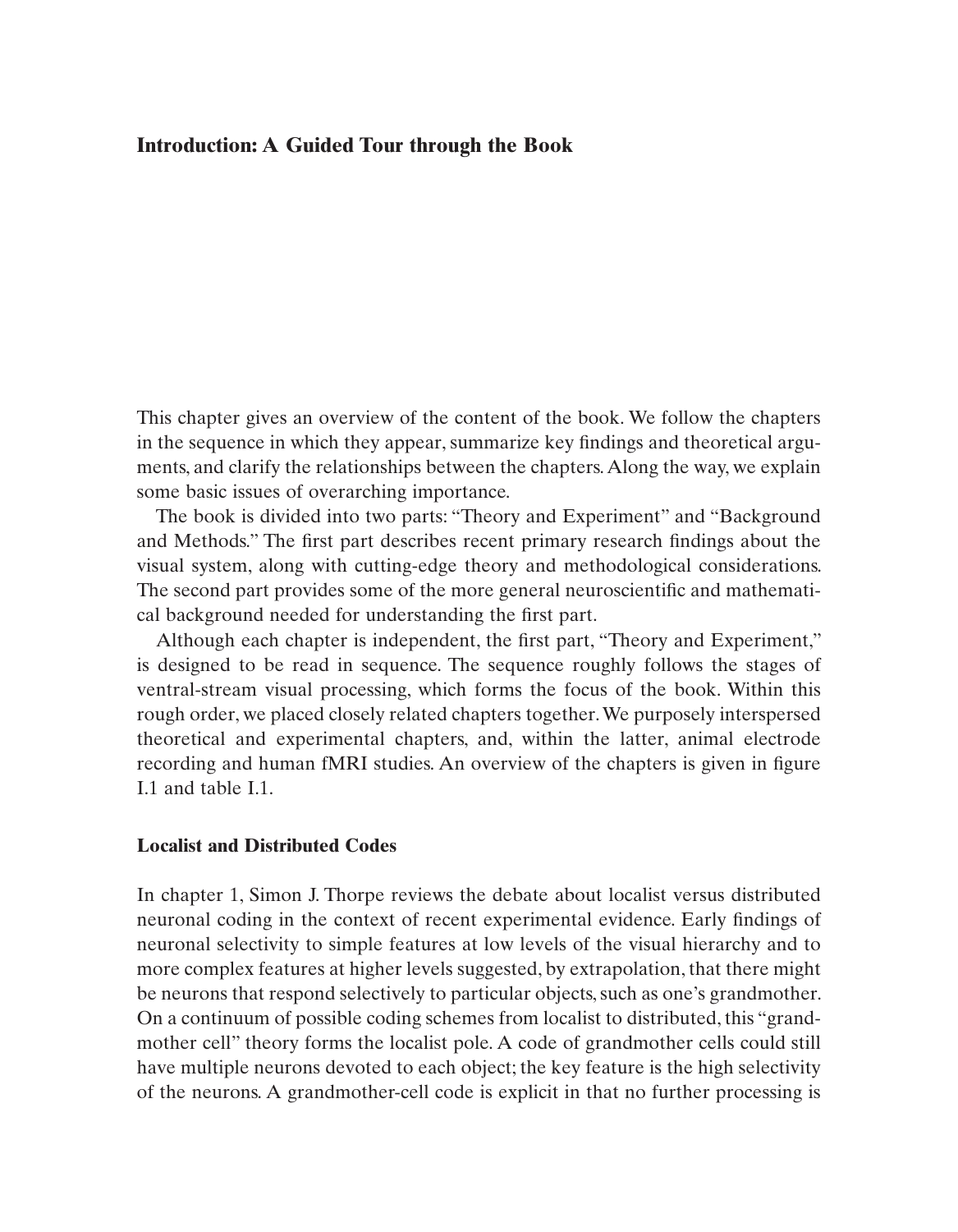

#### **Figure I.1**

 Chapter overview. Along the vertical axis (arrow on the left), the chapters have been arranged roughly according to the stage of processing they focus on. Horizontally, chapters with a stronger focus on a particular stage of processing are closer to the axis on the left. Where possible, chapters related by other criteria are grouped together. For example, chapters 5 and 6 use the method of voxel-receptive-field modeling, while chapters 9 and 11–14 use the method of representational similarity analysis. Neuron and voxel icons label chapters using neuronal recordings and fMRI, respectively. Chapters focusing on theory, experiment, or methods have been visually indicated (see legend), with methods chapters marked by a gray underlay and experimental chapters with a strong methodological component marked by a partial gray underlay.

required to read out the code and conclude that a particular object is present. At the other end of the continuum is a distributed code, in which each neuron will respond to many different objects; thus, there is no single neuron that unequivocally indicates the presence of a particular object. In a distributed code, the information is in the *combination* of active neurons.

 For a population of *n* neurons, a localist single-neuron code can represent no more than *n* distinct objects, one for each neuron—and less if multiple neurons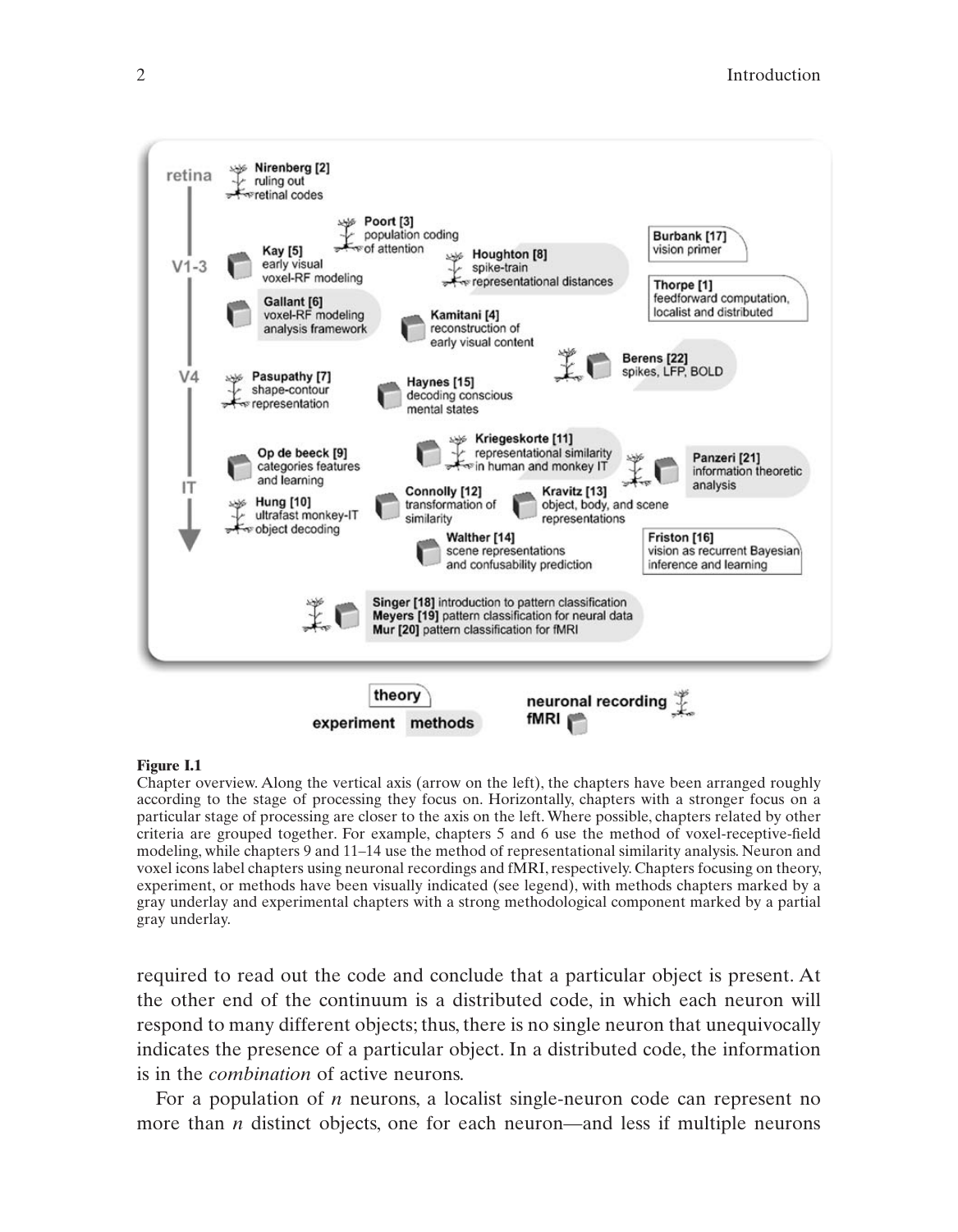|              | First Author,<br><b>Last Author</b> | Content Type                    | Regions              | Brain-Activity<br>Measurement | Content                                                                                             |
|--------------|-------------------------------------|---------------------------------|----------------------|-------------------------------|-----------------------------------------------------------------------------------------------------|
| $\mathbf{1}$ | Thorpe                              | Theory, model,<br>exp.          | Retina-IT            | Electrode                     | Localist vs. distributed<br>coding; spike-timing-<br>dependent coding; plasticity                   |
| 2            | Nirenberg                           | Theory, exp.,<br>methods        | Retina               | In vitro<br>recording         | Ruling out retinal codes by<br>comparing information<br>between code and behavior                   |
| 3            | Poort.<br>Roelfsema                 | Exp.                            | V1                   | Electrode                     | Decoding stimulus features<br>and attentional states from<br>V1 neurons                             |
| 4            | Kamitani                            | Exp.,<br>methods                | $V1-3$ , MT          | fMRI                          | Decoding human early<br>visual population codes and<br>stimulus reconstruction                      |
| 5            | Kay                                 | Methods, model,<br>exp.         | $V1-4$               | fMRI                          | Voxel-receptive-field<br>modeling for identification<br>of natural images                           |
| 6            | Gallant, Wu                         | Methods, model,<br>exp.         | V1                   | fMRI                          | Methodological framework<br>for voxel-receptive-field<br>modeling                                   |
| 7            | Pasupathy,<br><b>Brincat</b>        | Exp.                            | V <sub>4</sub> , pIT | Electrode                     | Shape-contour<br>representation by convex/<br>concave curvature-feature<br>combinations             |
| 8            | Houghton,<br>Victor                 | Theory,<br>methods, exp.        |                      | Electrode                     | Measuring representational<br>dissimilarity by spike-train<br>edit distances                        |
| 9            | Op de Beeck                         | Exp., theory                    | IT                   | fMRI                          | Category modules vs.<br>feature map; influences of<br>task and learning                             |
| 10           | Hung,<br>DiCarlo                    | Exp., theory                    | IT                   | Electrode                     | Decoding object category<br>and identity at small<br>latencies after stimulus<br>onset; invariances |
| 11           | Kriegeskorte,<br>Mur                | Exp., theory,<br>model, methods | IT                   | fMRI,<br>electrode            | Categoricality of object<br>representation, comparing<br>human and monkey;<br>methods               |
| 12           | Connolly,<br>Haxby                  | Exp., theory,<br>methods        | IT                   | fMRI                          | Transformation of similarity<br>across stages; advantages of<br>pattern similarity analyses         |
| 13           | Kravitz,<br>Baker                   | Exp., theory                    | IT                   | fMRI                          | Object, body, and scene<br>representations; position<br>dependence                                  |
| 14           | Walther,<br>Fei-Fei                 | Exp., theory,<br>methods        | IT                   | fMRI                          | Distributed scene<br>representations; decoding<br>confusions predict<br>behavioral confusions       |

 **Table I.1**  Chapter content overview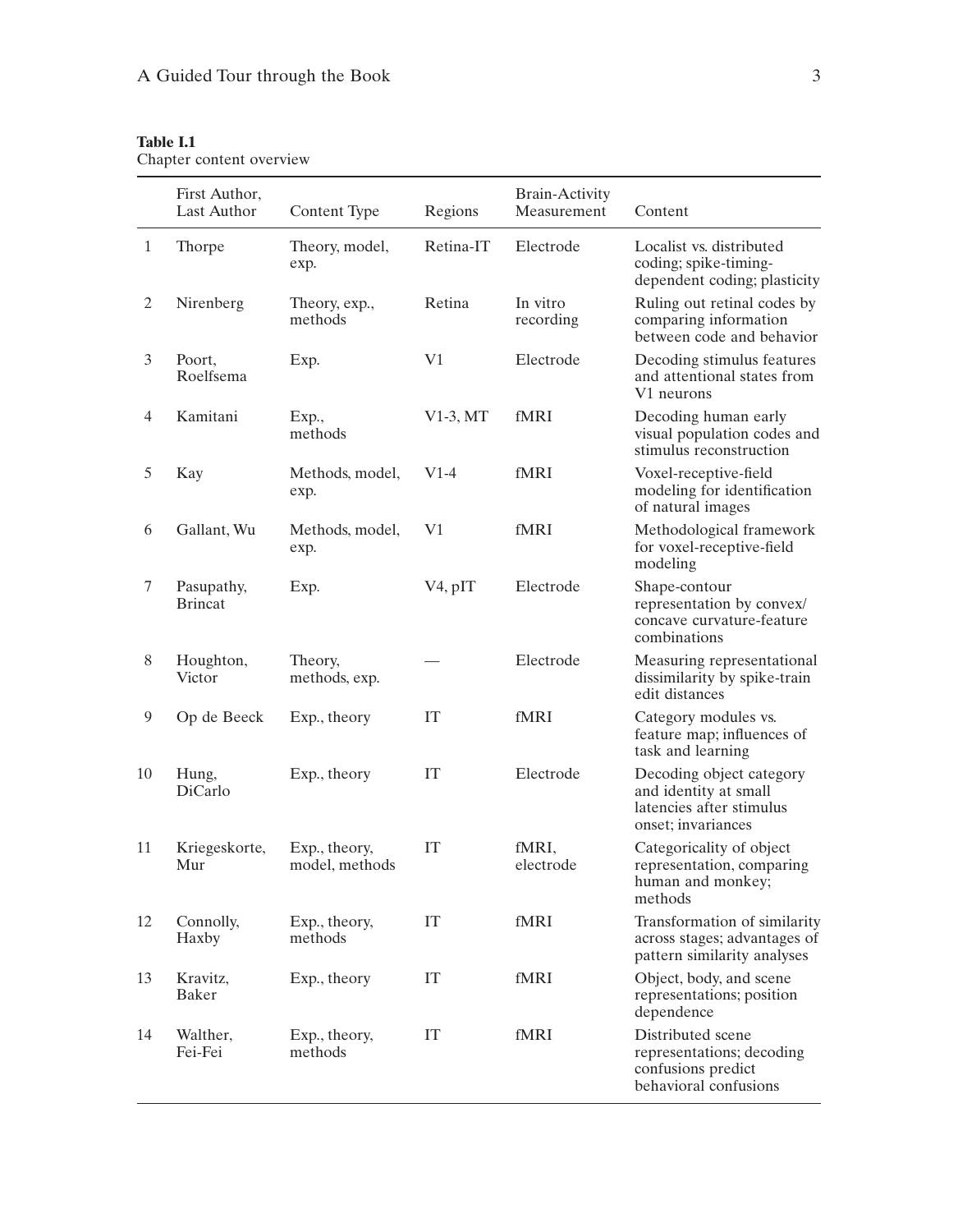| <b>Table I.1</b> |  |
|------------------|--|
| (continued)      |  |

|    | First Author,<br><b>Last Author</b> | Content Type           | Regions   | Brain-Activity<br>Measurement | Content                                                                                                |
|----|-------------------------------------|------------------------|-----------|-------------------------------|--------------------------------------------------------------------------------------------------------|
| 15 | Haynes                              | Theory, methods        | LGN-IT    | fMRI                          | Decoding consciousness;<br>uni- vs. multivariate neural<br>correlates of consciousness                 |
| 16 | Friston                             | Theory, model,<br>exp. | Retina-IT | fMRI                          | Visual system as<br>hierarchical model for<br>recurrent Bayesian<br>inference and learning             |
| 17 | Burbank,<br>Kreiman                 | Theory tutorial        | Retina-IT |                               | Essentials of visual<br>processing across stages of<br>the visual hierarchy; dorsal/<br>ventral stream |
| 18 | Singer,<br>Kreiman                  | Methods<br>tutorial    |           |                               | Introduction to statistical<br>learning theory and pattern<br>classification                           |
| 19 | Meyers,<br>Kreiman                  | Methods<br>tutorial    |           | Electrode                     | Step-by-step tutorial on<br>pattern classification for<br>neural data                                  |
| 20 | Mur.<br>Kriegeskorte                | Methods<br>tutorial    |           | fMRI                          | Step-by-step tutorial on<br>pattern classification for<br>fMRI data                                    |
| 21 | Panzeri, Ince                       | Theory,<br>methods     |           | Electrode,<br>fMRI            | Information theoretic<br>analysis of neuronal<br>population codes                                      |
| 22 | Berens.<br><b>Tolias</b>            | Exp.,<br>methods       |           | Electrode,<br>fMRI            | Relationship between<br>spikes, local field potentials,<br>and fMRI                                    |

redundantly code for the same object, as is commonly assumed. A distributed code can use combinations of neurons and code for a vast number of different objects (for binary responses, for example, there are  $2<sup>n</sup>$  distinct activity patterns). If the patterns used for representing objects are randomly chosen among the  $2^n$  combinations, about half of the neurons will respond to any given object. A distributed code can also represent the stimuli with some redundancy, making it robust to damage to particular neurons. Moreover, it can represent the objects in terms of sensory or semantic properties, thus placing the objects in a multidimensional abstract space that reflects their relationships. Such an abstract space might emphasize behaviorally relevant similarities and differences in a graded or categorical manner. Although the signals indicating the presence of a particular object are distributed, the code may still be considered "explicit" if readout takes just a single step—for example, a downstream neuron that computes a linear combination of the neuronal population. (Such a downstream neuron would be a localist neuron.)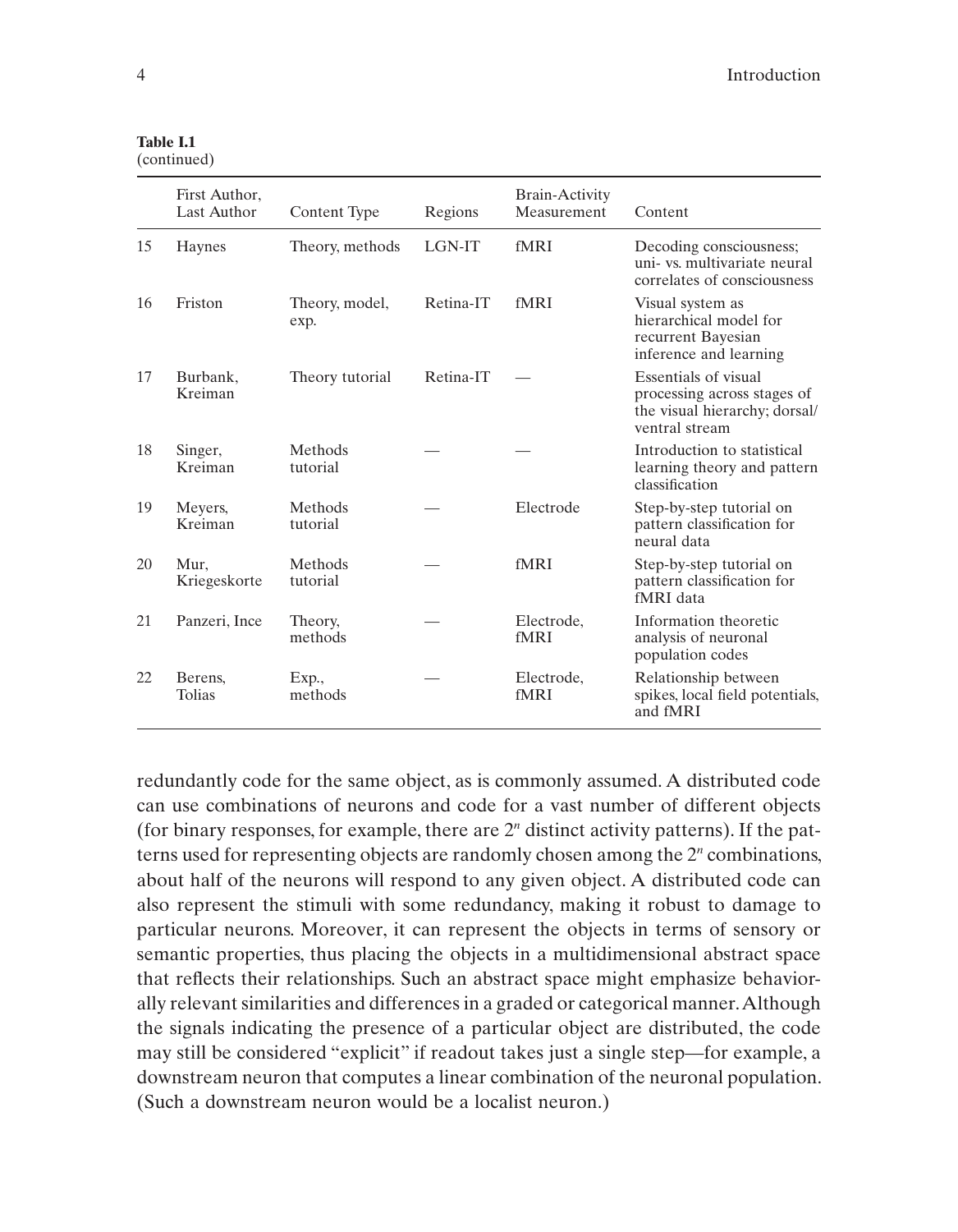Note that what is called localist and distributed is fundamentally in the eye of the beholder, as it depends on the way the researcher thinks of the information to be represented. For example, consider the case of two neurons that encode the two-dimensional space of different jets of water. One neuron codes the amount of water per unit of time; the other the temperature of the water. A researcher who thinks of the space in terms of amount per unit of time and temperature will conclude that the code is localist. But a researcher who thinks of jets of water in terms of the amounts of cold and hot water per unit of time will conclude that the code is distributed. In practice, we tend to think of a code as localist if we can characterize each neuron's preferences in very simple terms; we think of the code as distributed if the description of the preference of a single neuron is complex and doesn't correspond to any concepts for describing the content that appear natural to us.

The "grandmother cell" theory did not initially have any direct empirical support. Findings of "grandmother" (or similarly highly selective) neurons were elusive. The failure to find such neurons, of course, doesn't prove that they don't exist. The idea of grandmother cells has also been criticized on theoretical grounds for failing to exploit the combinatorics. This led to a preference for more distributed coding schemes among many theorists. Indeed, distributed codes and multivariate analysis of the information they carry is a central theme of this book.

### **Sparse Distributed Codes**

 Despite the advantages of distributed codes, the appeal of highly selective single cells is not merely in the eye of the electrophysiologist who happens to record one cell at a time with a single electrode. The reason why more of the page you are reading is white than black may be the cost of ink. Similarly, the metabolic cost of neuronal activity creates an incentive for a code that is sparser (i.e., fewer cells responding to a particular object due to each cell's greater selectivity) than one that fully exploits the combinatorics. On the continuum between localist and distributed, the concept of a sparse code has emerged as a compromise that may best combine the advantages of both schemes. In a sparse code, few neurons respond to any given stimulus. And, conversely, few stimuli drive any given neuron.

 It seems likely that neurophysiological recordings have been biased toward describing neurons that fire more rapidly and less selectively, making them easier to find while looking for responses. Consistent with this notion, unbiased neurophysiological recordings using electrode arrays tend to report high selectivities, suggesting sparse representations, in a variety of systems including the songbird vocal center, the mouse auditory cortex, and the human hippocampus.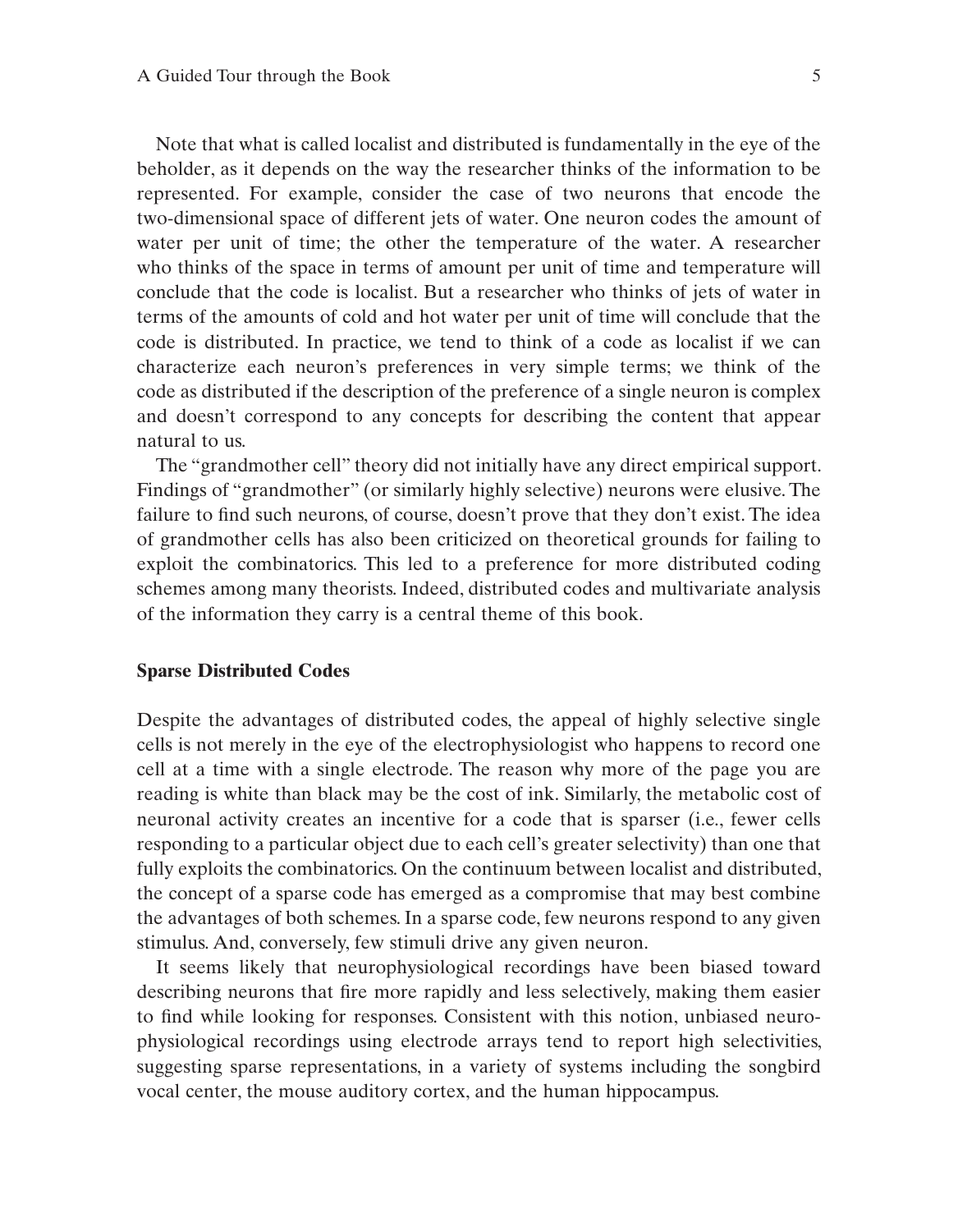Thorpe discusses additional arguments in favor of sparse coding. More recent evidence from neurophysiological recordings in the human medial temporal lobe suggests that there are neurons responding selectively to complex particular objects, for example, to Jennifer Aniston. Interestingly, the " Jennifer-Aniston cell " responded not just to one image, but to several images of the actress and even to the visual presentation of her name in writing. The cell did not respond to any other stimuli that the researchers tried. However, the relatively small number of stimuli and neurons that can be examined in such experiments (on the order of hundreds) suggests that neurons of this type might well respond to multiple particular objects. The "Jennifer-Aniston cell," then, might be more promiscuous than its exclusive preference for the actress among the sampled set of stimuli would suggest. Thorpe (citing Rafi Malach) refers to this as the " totem-pole cell " theory, where a cell has multiple distinct preferences like the faces on a totem pole.

 It is important to note that descriptions like " Jennifer-Aniston cell " or " totempole cell " are likely to be caricatures that oversimplify the nature of these neurons. The underlying computations are more complex and much less well understood than those of early visual neurons.

 In a distributed but sparse code, different objects are represented by largely disjoint sets of cells. This may render the code robust to interference between objects. Interference of multiple simultaneously present objects (i.e., the superposition of their representations) could create ambiguity in a maximally distributed code. Interference could also erase memories: If each neuron is activated by many different objects, then spike-timing-dependent plasticity might wash away a memory that is not reactivated over a long time. Highly selective neurons, Thorpe argues, could maintain a memory over decades without the need of reactivation. Their high selectivity would protect them from interference. He suggests that the brain might contain neuronal "dark matter," that is, neurons so selective that they may not fire for years and are virtually impossible to elicit a response from in a neurophysiological experiment.

#### **Sampling Limitations: Few Stimuli, Few Response Channels**

With current techniques, our chances are slim to activate neuronal "dark matter" or to ever find the other loves of the "Jennifer-Aniston cell." This reminds us of a basic challenge for our field: our limited ability to sample brain responses to visual stimuli. High-resolution imaging and advances in multi-electrode array recording have greatly increased the amount of information we can acquire about brainactivity patterns. However, our measurements will not fully capture the information present in neuronal activity patterns in the foreseeable future. The subsample we take always consists in a *tiny* proportion of the information that would be required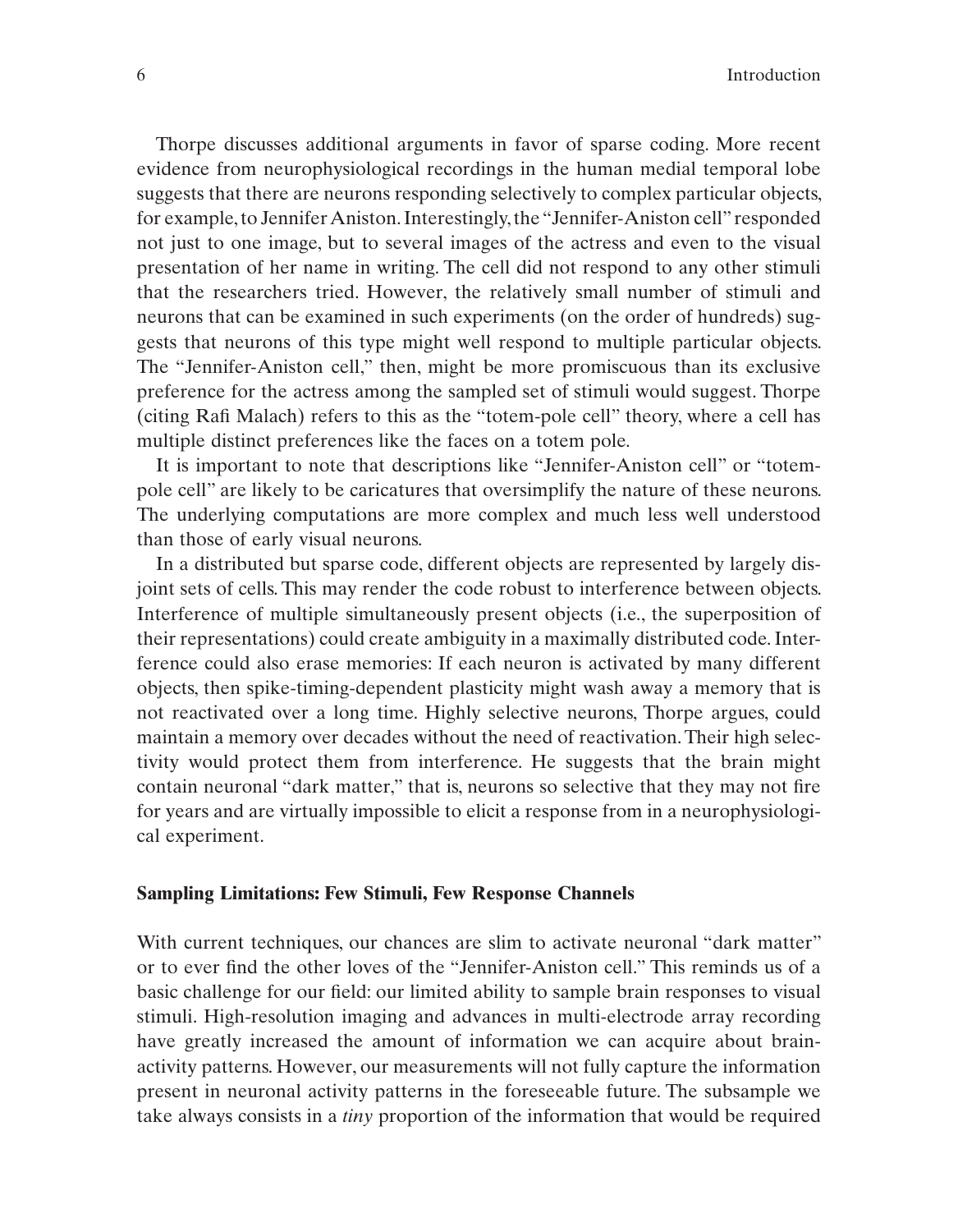to fully describe the spatiotemporal activity pattern in a given brain region. Electrode recording and fMRI tap into population activity in fundamentally different ways (which we discuss further at the end of this overview). fMRI gives us a temporally smoothed and spatially strongly blurred (and locally distorted) depiction of activity (i.e., the hemodynamic response), with a single voxel reflecting the average activity across hundreds of thousands of neurons (and possibly other cell types). Neuronal recording gives us spatiotemporally precise information, but only for a vanishingly small subset of the neurons in the region of interest (and possibly biased toward certain neuronal types over others). In terms of information rates, fMRI and electrode recording are similarly coarse: An fMRI acquisition might provide us with, say, 100,000 channels sampled once per second, and an electrode array can record from, say, 100 channels sampled 1,000 times per second.

 We subsample not only the response space but also the stimulus space. Typical studies only present hundreds of stimuli (give or take an order of magnitude). In fMRI, the stimuli are often grouped into just a handful of categories; and only category-average response patterns are analyzed. However, to characterize the high-dimensional continuous space of images, a much larger number of stimuli is needed. Consider a digital grayscale image defined by  $64 \times 64$  pixels (4,096 pixels) with intensities ranging from  $0$  to 255 (a pretty small image by today's standards). The number of possible such images is huge:  $256^{4096}$  ( $\sim 10^{10,000}$ ). The more relevant subset of "natural" images is much smaller, but this subset is still huge and ill defined. To complicate matters, the concept of "visual object" is inherently vague and implies the prior theoretical assumption that scenes are somehow parsed into constituent objects.

 Repeated presentations of the same stimulus sample help distinguish signal from noise in the responses. Noise inevitably corrupts our data to some degree. The number of responses sampled limits the complexity of the models we can fi t to the data. A model that is realistically complex, given what we know about the brain, is often unrealistic to fit, given the amount of data we have. To fit such a model would be to pretend that the data provide more information than they do, and generalization of our predictions to new data sets would suffer (see discussion in chapters 18 and 19 about bias versus variance). Both subsampling of the response pattern and limited model complexity cause us to underestimate the stimulus information present in a brain region's activity patterns. Our estimates are therefore usually lower bounds on the information actually present.

#### **Retina: Rate Code Ruled Out**

 Sheila Nirenberg describes an interesting exception to the rule of lower bounds on activity-pattern information (chapter 2). She describes a study in which an *upper*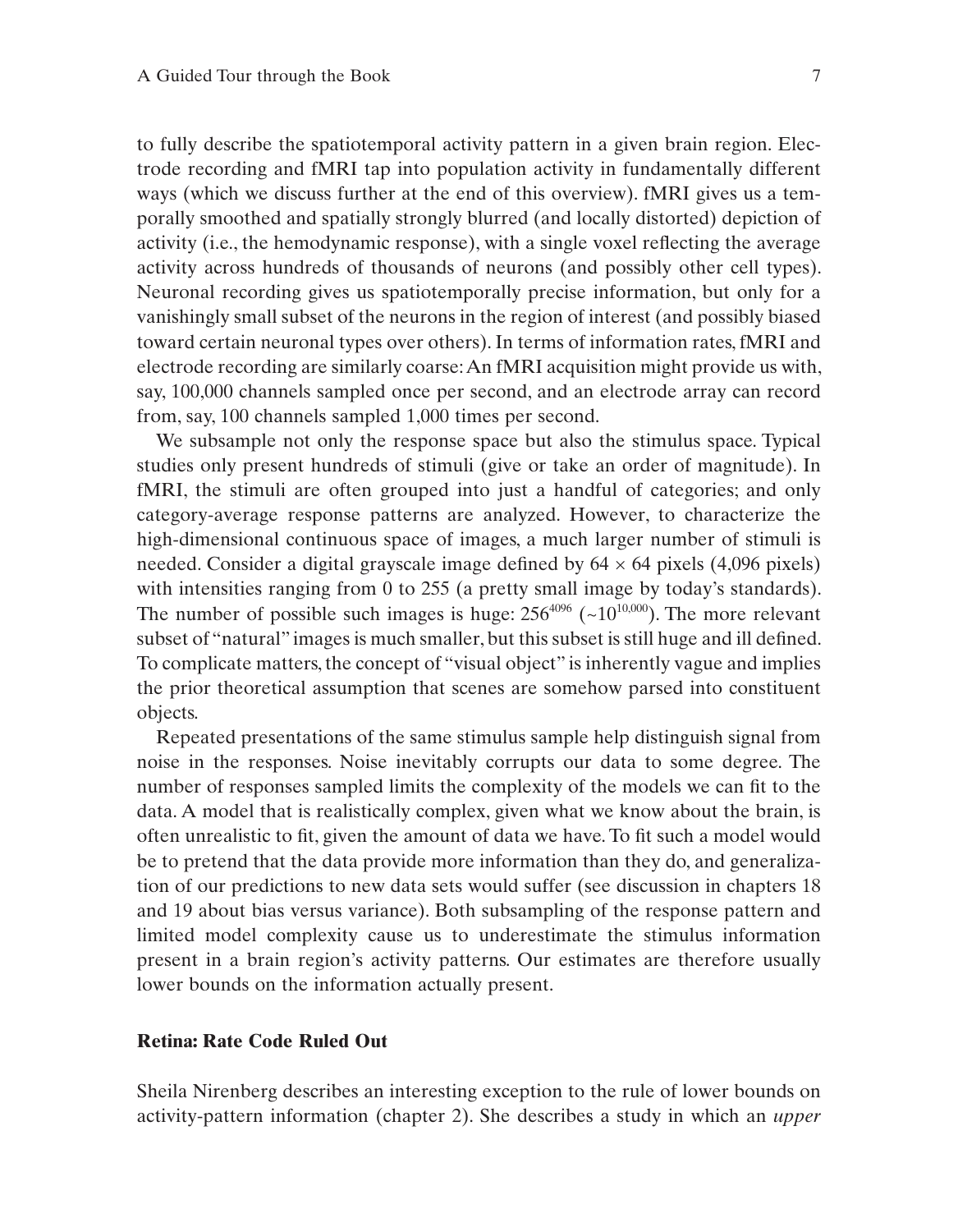bound could be estimated. Neuronal recordings performed in vitro captured the continuous activity of the *entire* retinal population representing the stimulus. Nirenberg and colleagues then tested different hypothetical codes, each of which was based on a different set of features of the spike trains (thus retaining a different subset of the total information). Because the recordings arguably captured the full population information, any code that retained less information than present in the animal's behavior (as assessed in vivo) could be ruled out. Spike-rate and spiketiming codes did not have all the information reflected in behavior, whereas a temporal-correlation code did the trick.

 Unfortunately, studies of cortical visual population codes are faced with a more complicated situation, where our limited ability to measure the activity pattern (a small sample of neurons measured or voxels that blur the pattern) is compounded by multiple parallel pathways. For example, current technology does not allow us to record from all the neurons in V1 that respond to a particular stimulus. Moreover, if a given hypothetical code (e.g., a rate code) suggested the absence in V1 of stimulus information reflected in behavior, the code could still not be ruled out, because the information might enter the cortex by another route, bypassing V1. The other studies reviewed in this book, therefore, cannot rule out codes by Nirenberg's rigorous method. When population activity is subsampled, absence of evidence for particular information is not evidence of absence of this information. The focus, then, is on the positive results, that is, the information that can be shown to be present.

#### **Early Visual Cortex: Stimulus Decoding and Reconstruction**

 In chapter 3, Jasper Poort, Arezoo Pooresmaeili, and Pieter R. Roelfsema describe a study showing that physical stimulus features as well as attentional states can be successfully decoded from multiple neurons in monkey V1. They find that stimulus features and attentional states are reflected in separate sets of neurons, demonstrating that V1 is not just a low-level stimulus-driven representation. The results of Poort and colleagues illustrate a simple synergistic effect of multiple neurons that even linear decoders can benefit from: noise cancelation. Neuron A may not respond to a particular stimulus feature and carry no information about that feature by itself. However, if its noise fluctuations are correlated with the noise of another neuron B which does respond to the feature, then subtracting the activity of A from B (with a suitable weight) can reduce the noise in B and allow better decoding. Such noise cancelation is automatically achieved with linear decoders, such as the Fisher linear discriminant. Although the decoding is based on a linear combination of the neurons, the information in the ensemble of neurons does not simply add up across neurons and cannot be fully appreciated by considering the neurons one by one.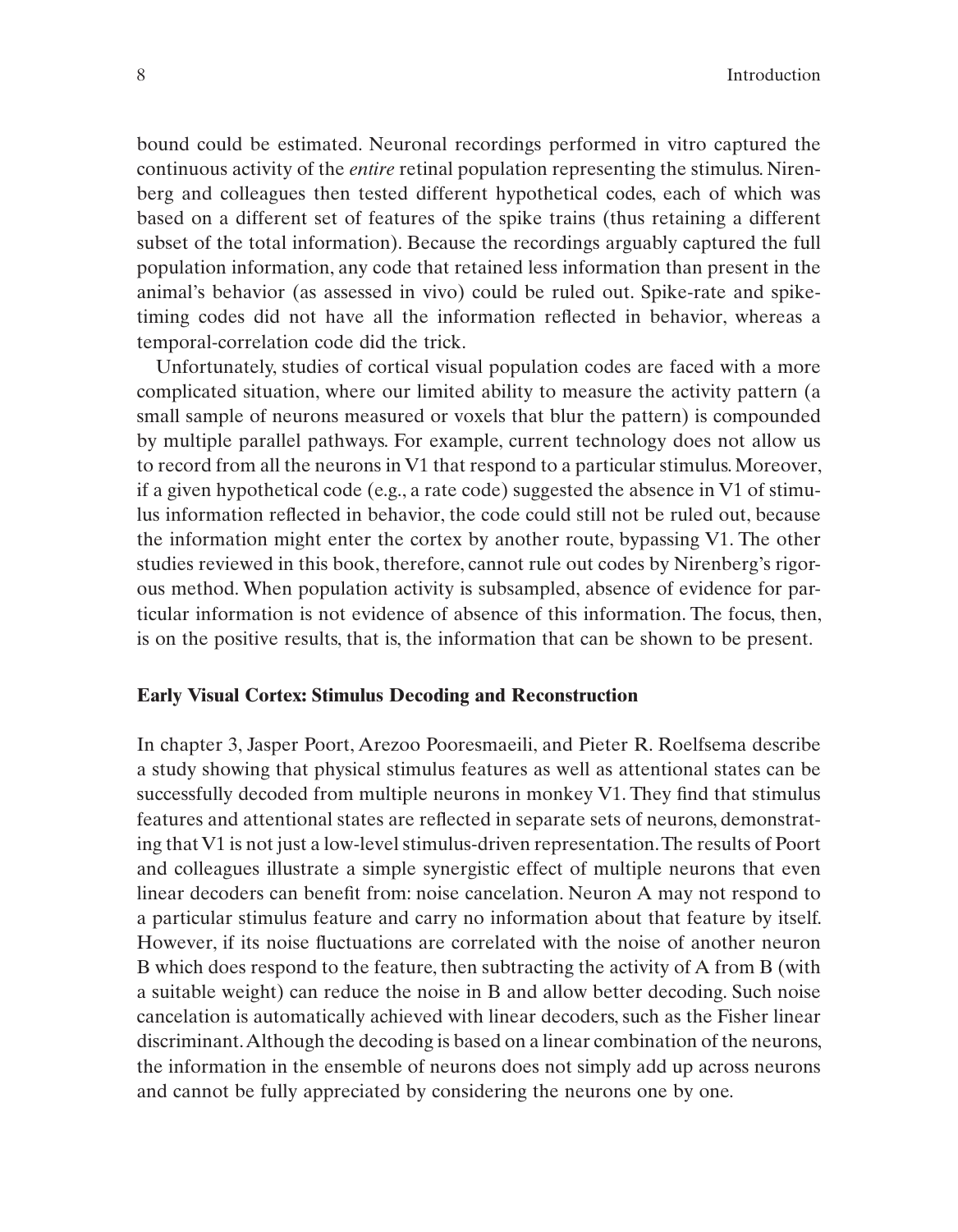Like Poort and colleagues, Yukiyasu Kamitani (chapter 4) describes studies decoding physical stimulus properties and attentional states from early visual cortex. However, Kamitani's studies use fMRI in humans to analyze the information in visual areas  $V1-4$  and MT+. All these areas allowed significant decoding of motion direction. Grating orientation information, by contrast, was strongest in V1 and then gradually diminished in V2-4; it was not significant in MT+. Beyond stimulus features, Kamitani was able to decode which of two superimposed gratings a subject is paying attention to.

These findings are roughly consistent with results from monkey electrode recordings. Their generalization to human fMRI is significant because it was not previously thought that fMRI might be sensitive to fine-grained neuronal patterns, such as  $V1$ orientation columns. The decodability of grating orientation from V1 voxel patterns is all the more surprising because Kamitani did not use high-resolution fMRI, but more standard (3mm)<sup>3</sup> voxels. The chapter discusses a possible explanation for the apparent " hyperacuity " of fMRI: Each voxel may average across neurons preferring all orientations, but that does not mean that all orientations are exactly equally represented in the sample. If a slight bias in each voxel carries some information, then pattern analysis can recover it by combining the evidence across multiple voxels.

 From decoding orientation and motion direction, Kamitani moves on to reconstruction of arbitrary small pixel shapes from early visual brain activity. This is a much harder feat, because of the need to generalize to novel instances from a large set of possible stimuli. In retinotopic mapping, we attempt to predict the response of each voxel separately as a function of the stimulus pattern. Conversely, we could attempt to reconstruct a pixel image by predicting each pixel from the response pattern. However, Kamitani predicts the presence of a stimulus feature extended over multiple stimulus pixels from multiple local response voxels. The decoded stimulus features are then combined to form the stimulus reconstruction. This multivariate-to-multivariate approach is key to the success of the reconstruction, suggesting that dependencies on both sides, among stimulus pixels and among response voxels, matter to the representation.

### **Early Visual Cortex: Encoding and Decoding Models**

 While Kamitani focuses on fMRI *decoding* models, the following two chapters describe how fMRI *encoding* models can be used to study visual representations. Kendrick N. Kay (chapter 5) gives an introduction to fMRI voxel-receptive-field modeling (also known as "population-receptive-field modeling"). In this technique, a separate computational model is fitted to predict the response of each voxel to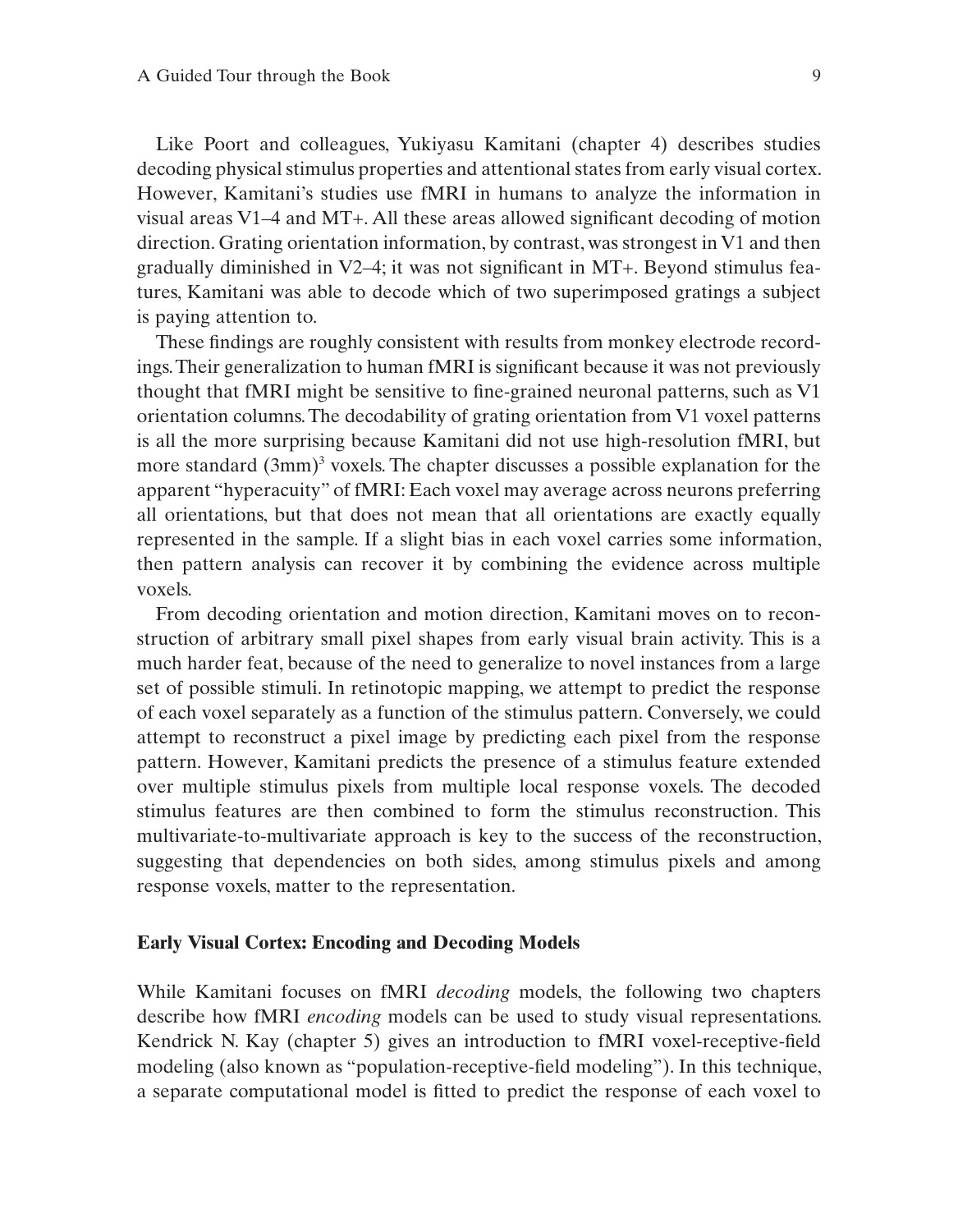novel stimuli. Similar techniques have been applied to neuronal recording data to characterize each neuron's response behavior as a function of the visual stimulus. Kay argues in favor of voxel-receptive-field modeling by contrasting it against two more traditional methods of fMRI analysis: the investigation of response profiles across different stimuli (e.g., tuning curves or category-average activations) and pattern-classification decoding of population activity. He reviews a recent study, in which voxel-receptive-field modeling was used to predict early visual responses to natural images. The study confirms what is known about  $V1$ , namely that the representation can be modeled as a set of detectors of Gabor-like small visual features varying in location, orientation, and spatial frequency.

Kay's study is an example of a general fMRI methodology developed in the lab of Jack Gallant (the senior author of the study). Jack L. Gallant, Shinji Nishimoto, Thomas Naselaris, and Michael C. K. Wu (chapter 6) present this general methodology, which combines encoding (i.e., voxel-receptive-field) and decoding models. First, each of a number of computational models is fitted to each voxel on the basis of measured responses to as many natural stimuli as possible. Then the performance of each model (how much of the non-noise response variance it explains) is assessed by comparing measured to predicted responses for novel stimuli not used in fitting the model. The direction in which a model operates (encoding or decoding) is irrelevant to the goal of detecting a dependency between stimulus and response pattern (a point elaborated upon by Marieke Mur and Nikolaus Kriegeskorte in chapter 20). However, Gallant's discussion suggests that the direction of the model predictions should match the direction of the information flow in the system: If we are modeling the relationship between stimulus and brain response, an encoding approach allows us to use computational models of brain information processing (rather than generic statistical models as are typically used for decoding, which are not meant to mimic brain function). The computational models can be evaluated by the amount of response variance they explain. Decoding models, on the other hand, are well suited for investigating readout of a representation by other brain regions and relating population activity to behavioral responses. For example, if the noise component of a region's brain activity predicts the noise component of a behavioral response (e.g., categorization errors; see chapter 14), this suggests that the region may be part of the pathway that computes the behavioral responses.

#### **Midlevel Vision: Curvature Representation in V4 and Posterior IT**

 Moving up the visual hierarchy, Anitha Pasupathy and Scott L. Brincat (chapter 7), explore the representation of visual shapes between the initial cortical stage of V1 and V2 and higher-level object representations in inferior temporal (IT) cortex. At this intermediate level, we expect the representational features to be more complex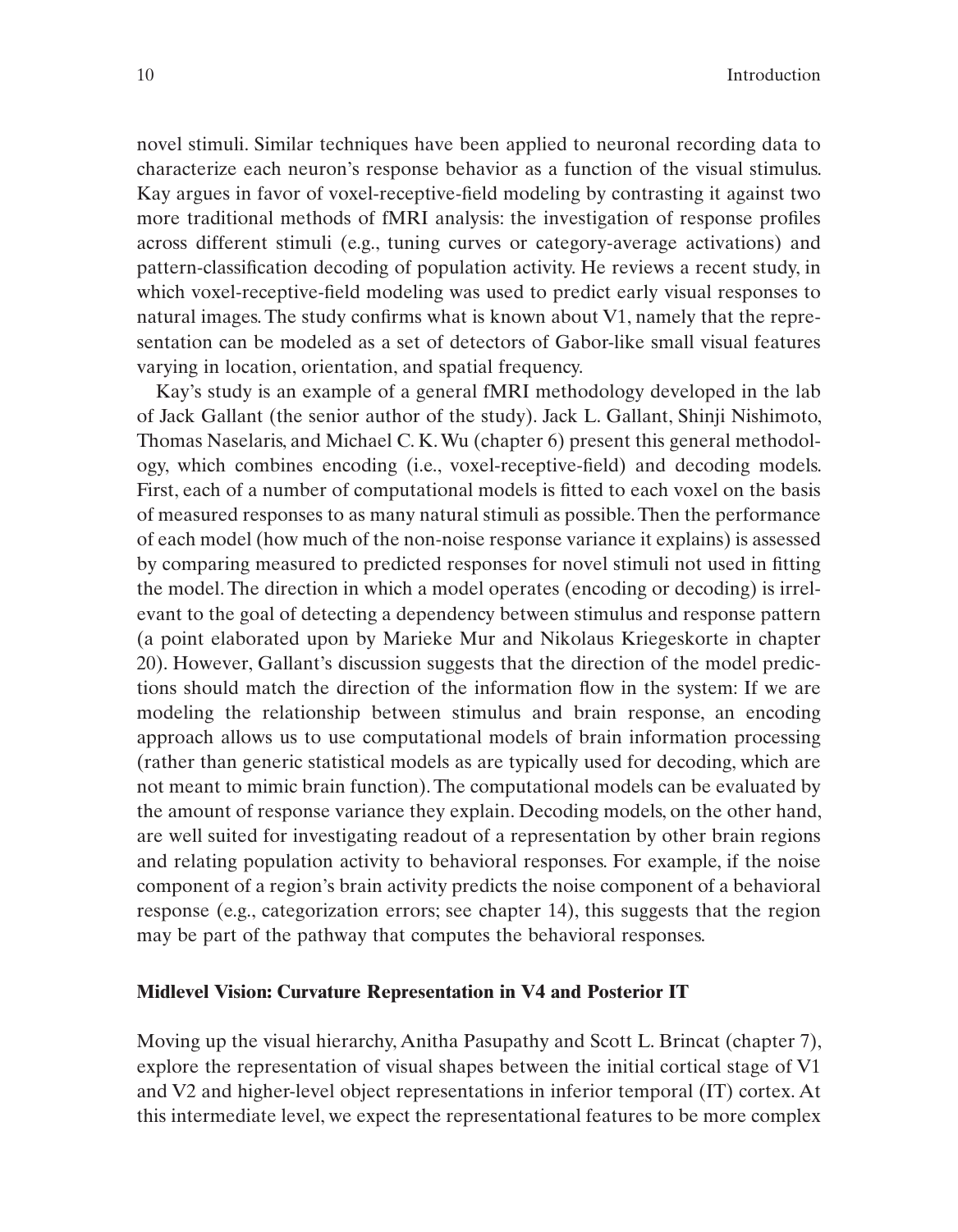than Gabor filters or moving edges, but less complex than the types of features often found to drive IT cells. Pasupathy and Brincat review a study that explores the representation of object shape by electrode recordings of single-neuron responses to sample stimuli from a continuous parameterized space of binary closed shapes. Results suggest that a V4 neuron represents the presence of a particular curvature at a particular angular position of a closed shape's contour. A posterior IT neuron appears to combine multiple V4 responses and represent the presence of a combination of convex and concave curvatures at particular angular positions. The pattern of responses of either region allowed the decoding of the stimulus (as a position within the parameterized stimulus space). This study nicely illustrates how we can begin to quantitatively and mechanistically understand the transformations that take place along the ventral visual stream.

### **What Aspect of Brain Activity Serves to "Represent" Mental Content?**

 When we analyze information represented in patterns of activity, we usually make assumptions about what aspect of the activity patterns serves to represent the information in the context of the brain's information processing. A popular assumption is that spiking rates of neurons carry the information represented by the pattern. While there is a lot of evidence that spike rates are an important part of the picture, experiments like those Nirenberg describes in chapter 2 show that we miss functionally relevant information if we consider only spike rates.

 Conor Houghton and Jonathan Victor (chapter 8) consider the general question of how we should measure the " representational distance " between two spatiotemporal neuronal activity patterns. In a theoretical chapter at the interface between mathematics and neuroscience, they consider metrics of dissimilarity comparing activity patterns that consist in multiple neurons' spike trains. The aim is to find out which metric captures the functionally relevant differences between activity patterns. Houghton and Victor focus on "edit distances" (including the "earth mover's distance"), which measure the distance between two patterns in terms of the "work" (i.e., the total amount of changes) required to transform one pattern into another. Jonathan Victor had previously proposed metrics to characterize the distance between single-neuron spike trains. Here this work is extended to populations of neurons, suggesting a rigorous and systematic approach to understanding neuronal coding.

#### **Inferior Temporal Cortex: A Map of Complex Object Features**

 Moving farther down the ventral stream, Hans P. Op de Beeck discusses high-level object representations in inferior temporal (IT) cortex in the monkey and in the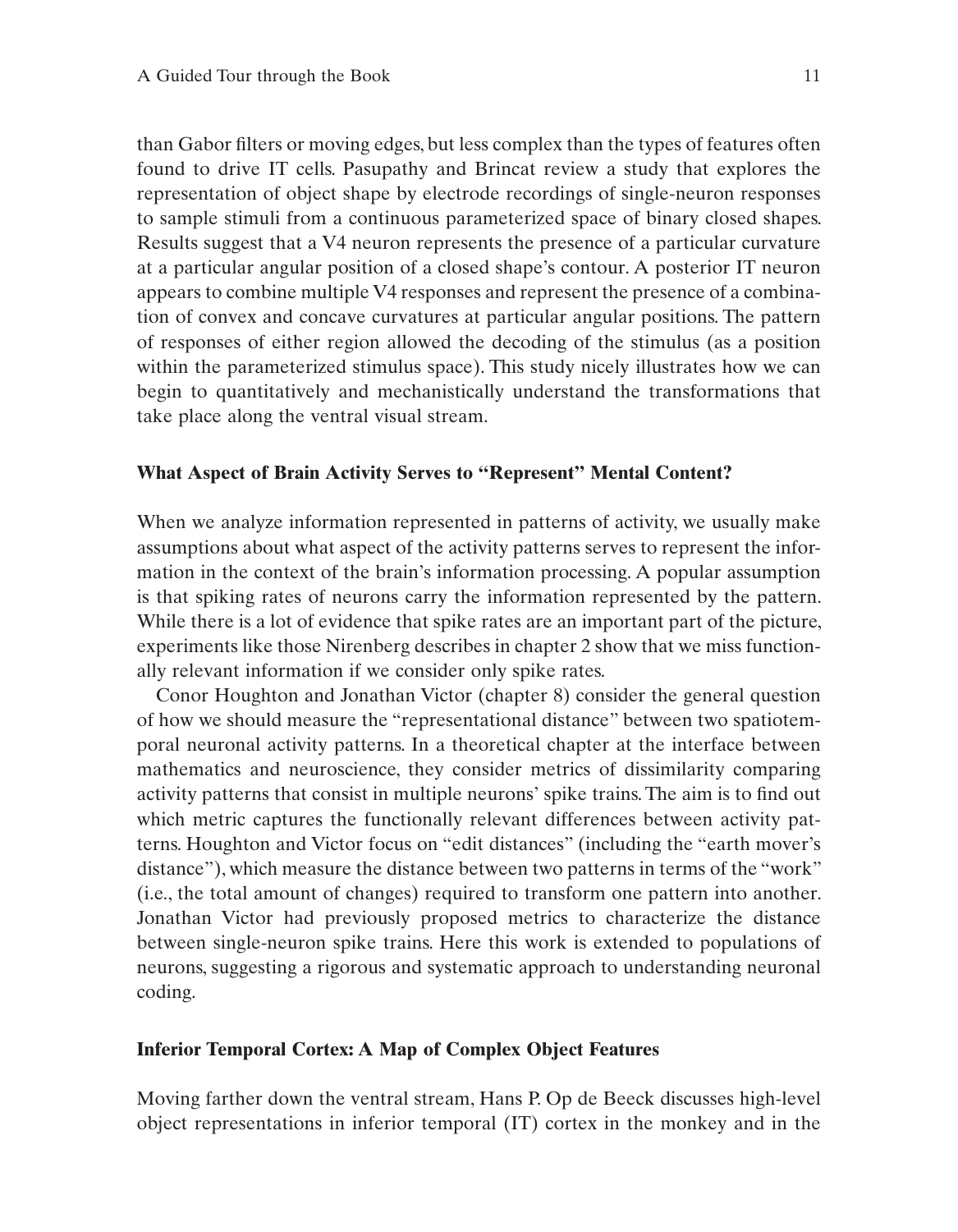human (chapter 9). This is the first chapter to review the findings of macroscopic regions selective for object categories (including faces and places). Face-selective neurons had been found in monkey-IT electrode recordings decades earlier. However, the clustering of such responses in macroscopic regions found in consistent anatomical locations along the ventral stream was discovered by fMRI, first in humans and later in monkeys. It has been suggested that these regions are "areas" or "modules," terms that imply well-defined anatomical and functional boundaries, which have yet to be demonstrated.

 The proposition that the higher-level ventral stream might be composed of category-selective (i.e., semantic) modules sparked a new debate about localist versus distributed coding within the fMRI community. The new debate in fMRI concerned a larger spatial scale (the overall activation of entire brain regions, not single neurons) and also a larger representational scale (the regions represented categories, not particular objects). Nonetheless, the theoretical arguments are analogous at both scales. Just like the functional role of highly selective single neurons remains contentious, it has yet to be resolved whether the higher ventral stream consists of a set of distinct category modules or a continuous map of visual and/or semantic object features.

Op de Beeck argues that the finding of category-selective regions might be accommodated under a continuous-feature-map model. He reviews evidence suggesting that the feature map reflects the perceptual similarity space and subjective interpretations of the visual stimuli, and that it can be altered by visual experience.

 Chou Hung and James DiCarlo (chapter 10) describe a study in which they repeatedly presented seventy-seven grayscale object images in rapid succession (a different image every 200 ms) while sequentially recording from more than three hundred locations in monkey anterior IT. The images were from eight categories, including monkey and human faces, bodies, and inanimate objects.

 Single-cell responses to object images have been studied intensely for decades, showing that single neurons exhibit only weak object-category selectivity and limited tolerance to accidental properties. From a computational perspective, however, the more relevant question is what information can be read out from the neuronal population activity by downstream neurons. Single-neuron analyses can only hint at the answer. Hung and DiCarlo therefore analyzed the response patterns across object scales and locations by linear decoding. This approach provides a lower-bound estimate (as explained above) on the information available for immediate biologically plausible readout.

 The category (among 8) and identity (among 77) of an image could be decoded with high accuracy (94 percent and 70 percent correct, respectively), far above chance level. Once fitted, a linear decoder generalized reasonably well across sub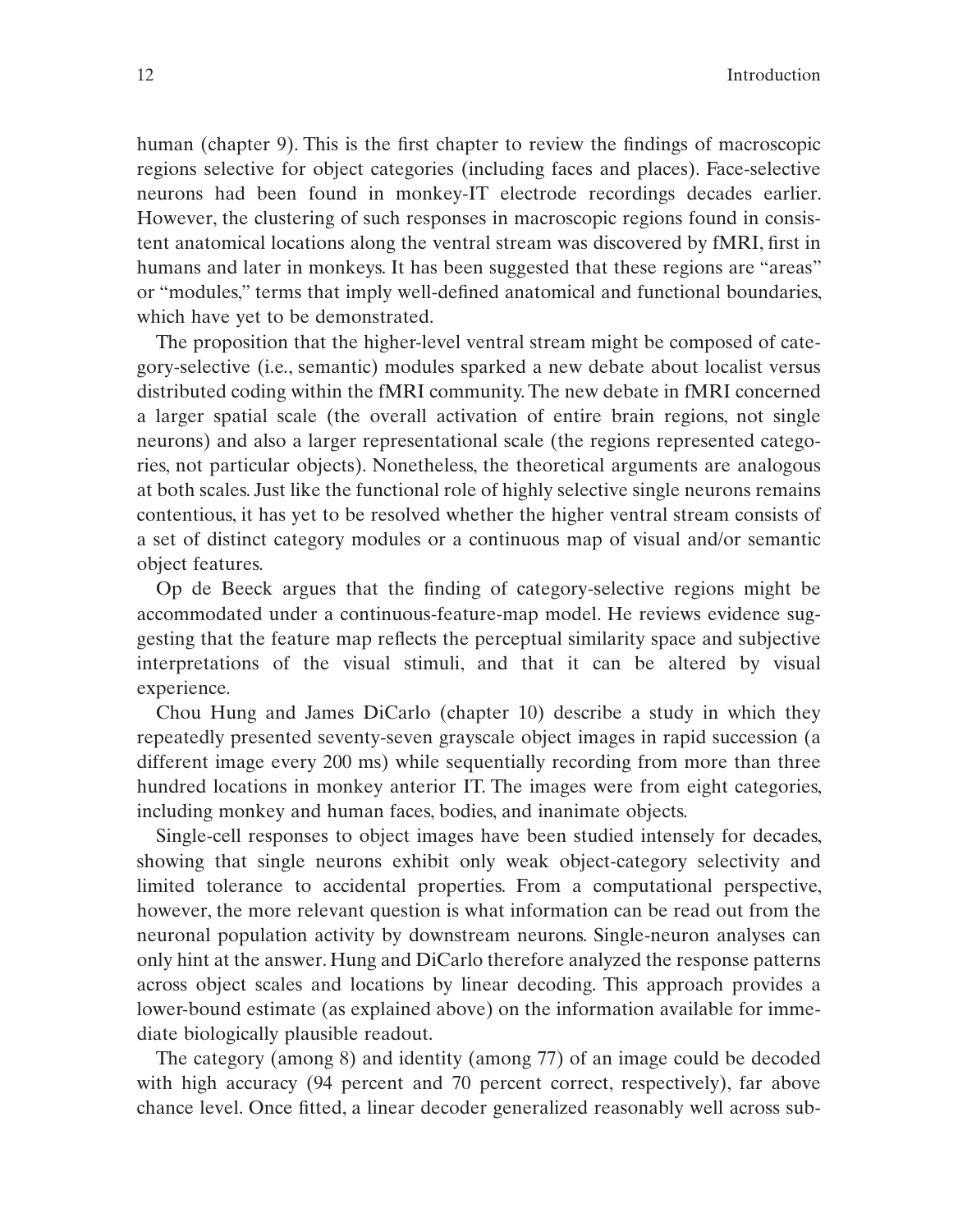stantial scale (2 octaves) and small position changes (4 deg visual angle). The decoder also generalized to novel category exemplars (i.e., exemplars not used in fitting), and worked well even when based on a 12.5-ms temporal window (capturing just 0–2 spikes per neuron) at 125-ms latency. Category and identity information appeared to be concentrated in the same set of neurons, and both types of information appeared at about the same latency (around 100 ms after stimulus onset, as revealed by a sliding temporal-window decoding analysis). Hung and DiCarlo found only minimal task and training effects at the level of the population. This is in contrast to some earlier studies, which focused on changes in particular neurons during more attention-demanding tasks. From a methodological perspective, Hung and DiCarlo's study is exemplary for addressing a wide range of basic questions, by applying a large number of well-motivated pattern-information analyses to population response patterns elicited by a set of object stimuli.

#### **Representational Similarity Structure of IT Object Representations**

Classifier decoding can address how well a set of *predefined* categories can be read out, but not whether the representation is inherently organized by those categories. Nikolaus Kriegeskorte and Marieke Mur (chapter 11) review a study of the similarity structure of the IT representations of 92 object images in humans, monkeys, and computational models. Kriegeskorte and Mur show that the response patterns elicited by the ninety-two objects form clusters corresponding to conventional categories. The two main clusters correspond to animate and inanimate objects; the animates are further subdivided into faces and bodies. The response-pattern dissimilarity matrices reveal a striking match of the structure of the representation between human and monkey. In both species, IT appears to emphasize the same basic categorical divisions. Moreover, even within categories the dissimilarity structure is correlated between human and monkey. IT object similarity was not well accounted for by several computational models designed to mimic either low-level features (e.g., pixel images, processed versions of the images, features modeling V1 simple and complex cells) or more complex (e.g., natural image patch) features thought to reside in IT. This suggests that the IT features might be optimized to emphasize particular behaviorally important category distinctions.

 In terms of methods, the chapter shows that studying the similarity structure of response patterns to a sizable set of visual stimuli ("representational similarity analysis") can allow us to discover the organization of the representational space and to compare it between species, even when different measurement techniques are used (here, fMRI in humans and cell recordings in monkeys). Like voxelreceptive-field modeling (see chapters 5 and 6, discussed earlier), this technique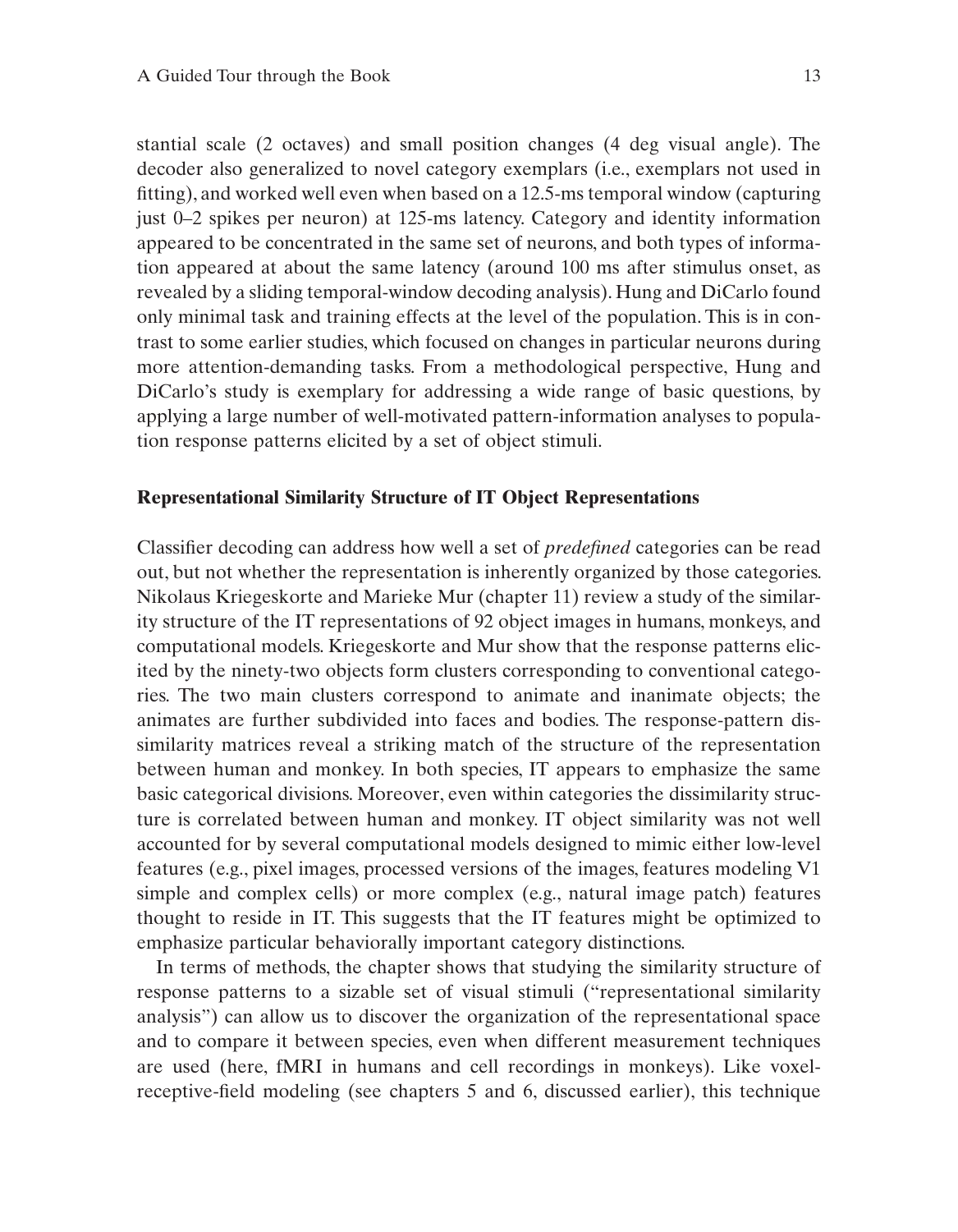allows us to incorporate computational models of brain information processing into the analysis of population response patterns, so as to directly test the models.

 Andrew C. Connolly, M. Ida Gobbini, and James V. Haxby (chapter 12) discuss three virtues of studying object similarity structure: it provides an abstract characterization of representational content, can be estimated on the basis of different data sources, and can help us understand the transformation of the representational space across stages of processing. They describe a human fMRI study of the similarity structure of category-average response patterns and how it is transformed across stages of processing from early visual to ventral temporal cortex. The similarity structure in early visual cortex can be accounted for by low-level features. It is then gradually transformed from early visual cortex, through the lateral occipital region, to ventral temporal cortex. Ventral temporal cortex emphasizes categorical distinctions.

 Connolly and colleagues also report that the replicability of the similarity structure of the category-average response patterns increases gradually from early visual cortex to ventral temporal cortex. This may reflect the fact that category-average patterns are less distinct in early visual cortex. Similarity structure was found to be replicable in all three brain regions, within as well as across subjects. Replicability did not strongly depend on the number of voxels included in the region of interest  $(100-1,000$  voxels, selected by visual responsiveness).

 The theme of representational similarity analysis continues in the chapter by Dwight J. Kravitz, Annie W.-Y. Chan, and Chris I. Baker (chapter 13), who review three related human fMRI studies of ventral-stream object representations. The first study shows that the object representations in ventral-stream regions are highly dependent on the retinal position of the object. Despite the larger receptive fields found in inferior temporal cortex (compared to early visual regions), these highlevel object representations are not entirely position invariant. The second study shows that particular images of body parts are most distinctly represented in bodyselective regions when they are presented in a "natural" retinal position—assuming central fixation of a body as a whole (e.g., right torso front view in the left visual field). This suggests a role for visual experience in shaping position-dependent highlevel object representations. The third study addresses the representation of scenes and suggests that the major categorical distinction emphasized by scene-selective cortex is that between open (e.g., outdoor) and closed (e.g., indoor) scenes. In terms of methods, Kravitz and colleagues emphasize the usefulness of ungrouped-events designs (i.e., designs that do not assume a grouping of the stimuli a priori) and they describe a straightforward and very powerful, split-half approach to representational similarity analysis.

 The representation of scenes in the human brain is explored further in the chapter by Dirk B. Walther, Diane M. Beck, and Li Fei-Fei (chapter 14). These authors investigate the pattern representations of subcategories of scenes (including mountains, forests, highways, and buildings) with fMRI in humans. They relate the confus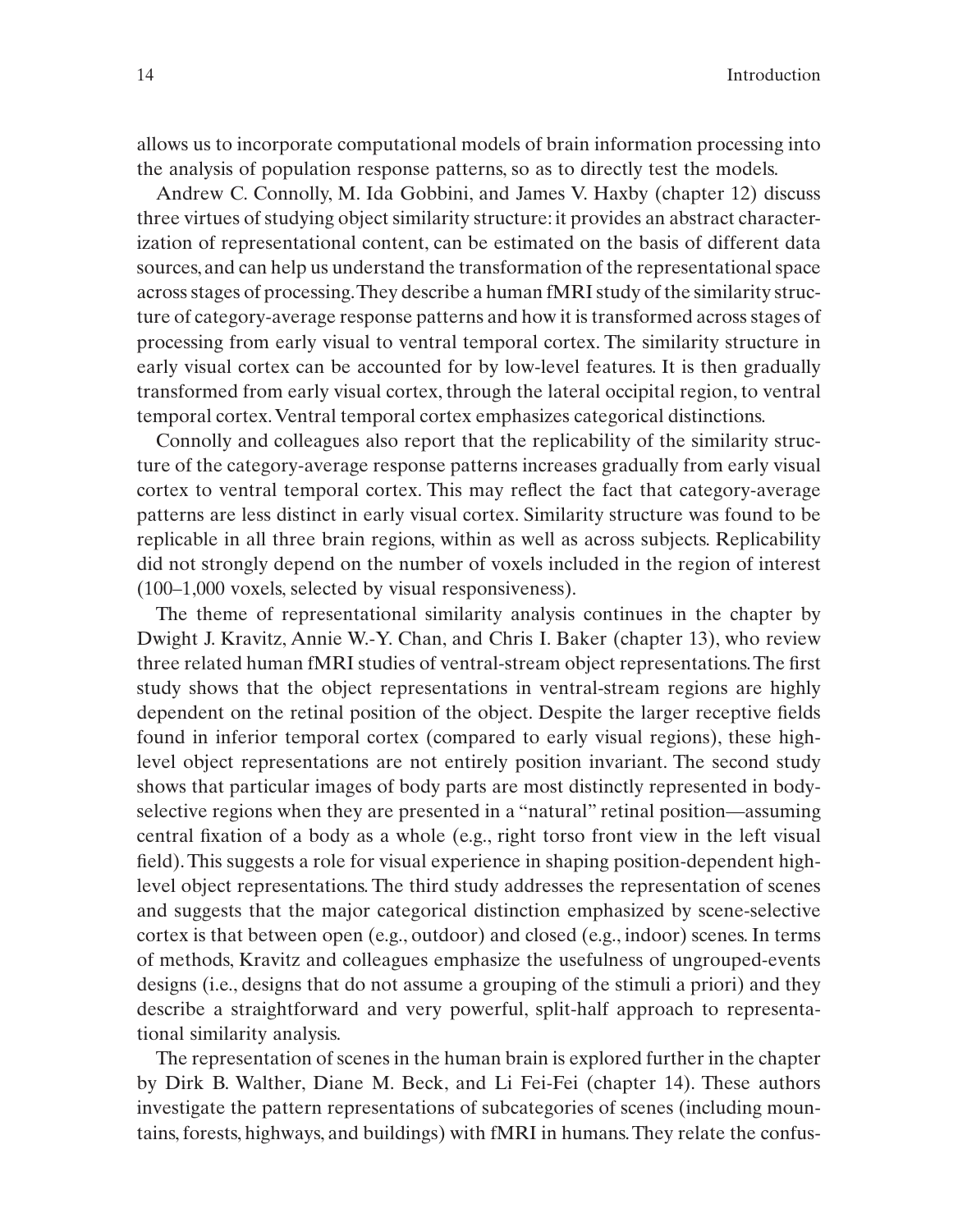ability of the brain response patterns (when linearly decoded) to behavioral confusions among the subcategories. This shows that early visual representations, though they distinguish scene subcategories, do not reflect behavioral confusions, while representations in higher-level object- and scene-selective regions do. In terms of methods, this chapter introduces the attractive method of relating confusions (a particular type of error) between behavioral classification tasks and responsepattern classification analyses, so as to assess to what extent a given region might contribute to a perceptual decision process.

 In chapter 15, John-Dylan Haynes discusses how fMRI studies of consciousness can benefit from pattern-information analyses. A central theme in empirical consciousness research is the search for neural correlates of consciousness (NCCs). Classical fMRI studies on NCCs have focused on univariate correlations between regional-average activation and some aspect of consciousness. For example, regionalaverage activation in area hMT+/V5 has been shown to be related to conscious percepts of visual motion. However, finding a regional-average-activation NCC, does not address whether the specific content of the conscious percept (e.g., the direction of the motion) is encoded in the brain region in question. Combining the idea of an NCC with multivariate population decoding can allow us to relate specific conscious percepts (e.g., upward visual motion flow) to specific patterns of brain activity (e.g., a particular population pattern in hMT+/V5) in human fMRI. Beyond the realm of consciousness, we return to this point at a more general level in chapter 20, where we consider how classical fMRI studies use regional-average activation to infer the "involvement" of a brain region in some task component, whereas pattern-information fMRI studies promise to reveal a region's representational content, whether the organism is conscious of that content or not.

# **Vision as a Hierarchical Model for Inferring Causes by Recurrent Bayesian Inference**

In chapter 16, the final chapter of the "Theory and Experiment" section, Karl Friston outlines a comprehensive mathematical theory of perceptual processing. The chapter starts by reviewing the theory of probabilistic population codes. A population code is probabilistic if the activity pattern represents not just one particular state of the external world, but an entire probability distribution of possible states. On one hand, bistable perceptual phenomena (e.g., binocular rivalry) suggest that the visual system, when faced with ambiguous input, chooses one possible interpretation (and explores alternatives only sequentially in time). On the other hand, there is evidence for a probabilistic representation of confidence. These findings suggest a code that is probabilistic but unimodal. Friston argues that the purpose of vision is to infer the causes of the visual input (e.g., the objects in the world that cause the light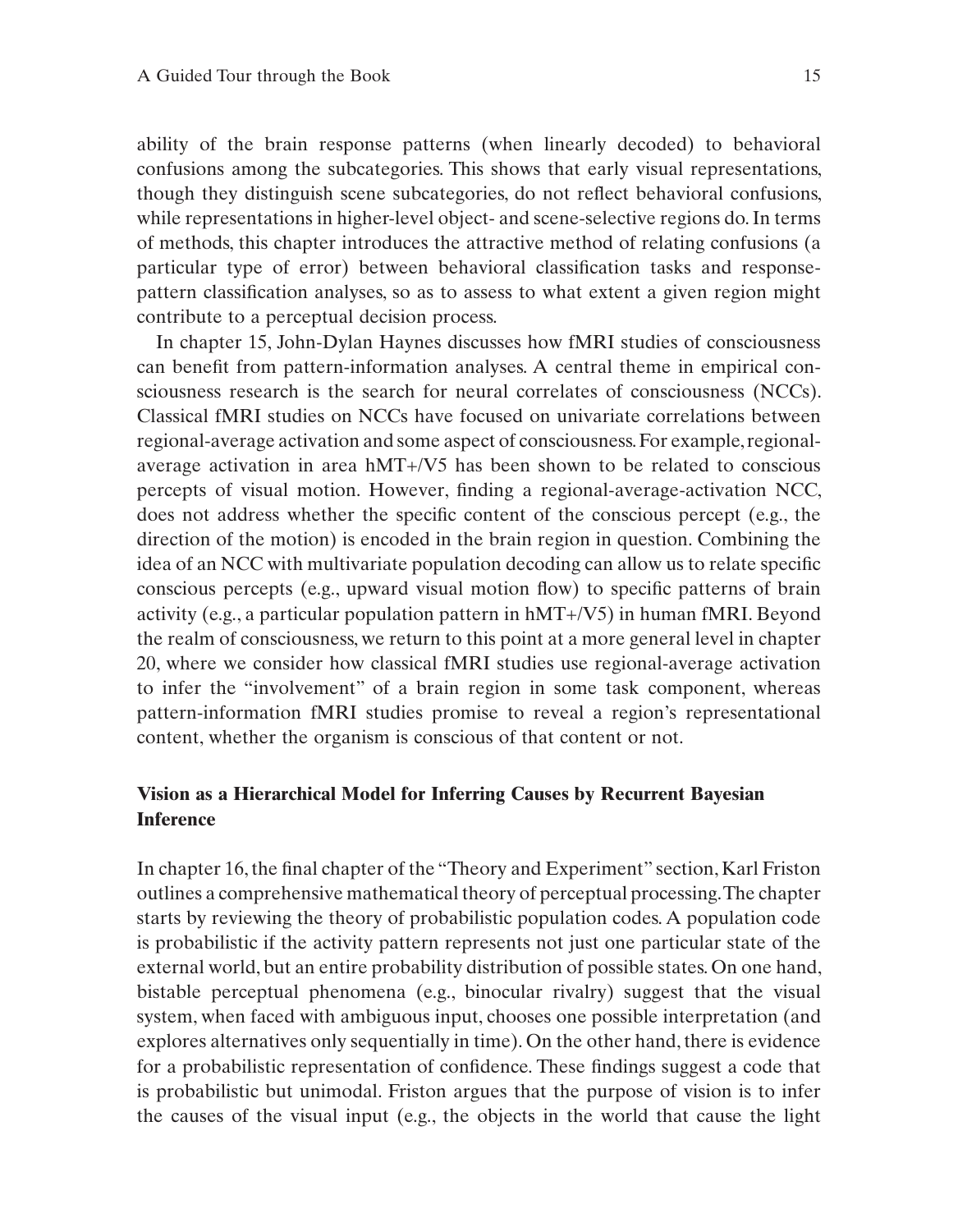patterns falling on the retina), and that different regions represent causes at different levels of abstraction. He interprets the hierarchy of visual regions as a hierarchical statistical model of the causes of visual input. The model combines top-down and bottom-up processing to arrive at an interpretation of the input. The top-down component consists in prediction of the sensory input from hypotheses about its causes (or prediction of lower-level causes from higher-level causes). The predicted information is "explained away" by subtracting its representation out at each stage, so that the remaining bottom-up signals convey the prediction errors, that is the component of the input that requires further processing to be accommodated in the final interpretation of the input. Friston suggests that perceptual inference and learning can proceed by an empirical Bayesian mechanism. The chapter closes by reviewing some initial evidence in support of the model.

 In the second part of the book, " Background and Methods, " we collect chapters that provide essential background knowledge for understanding the first part. These chapters describe the neuroscientific background, the mathematical methods, and the different ways of measuring brain-activity patterns.

## **A Primer on Vision**

 In chapter 17, Kendra Burbank and Gabriel Kreiman give a general introduction to the primate visual system, which will be a useful entry point for researchers from other fields. They describe the cortical visual hierarchy, in which simple local image features are detected first, before signals converge for analysis of more complex and more global features. In low-level (or "early") representations, neurons respond to simple generic local stimulus features such as edges and the cortical map is retinotopically organized, with each neuron responsive to inputs from a small patch of the retina (known as the neuron's "receptive field"). In higher-level regions, neurons respond to more complex, larger stimulus features that occur in natural images and are less sensitive to the precise retinal position of the features (i.e., larger receptive fields). The system can be globally divided into a ventral stream and dorsal stream, where the ventral "what" stream (the focus of this book) appears to represent what the object is (object recognition) and the dorsal " where " stream appears to represent spatial relationships and motion.

# **Tools for Analyzing Population Codes: Statistical Learning and Information Theory**

 Jed Singer and Gabriel Kreiman (chapter 18) give a general introduction to statistical learning and pattern classification. This chapter should provide a useful entry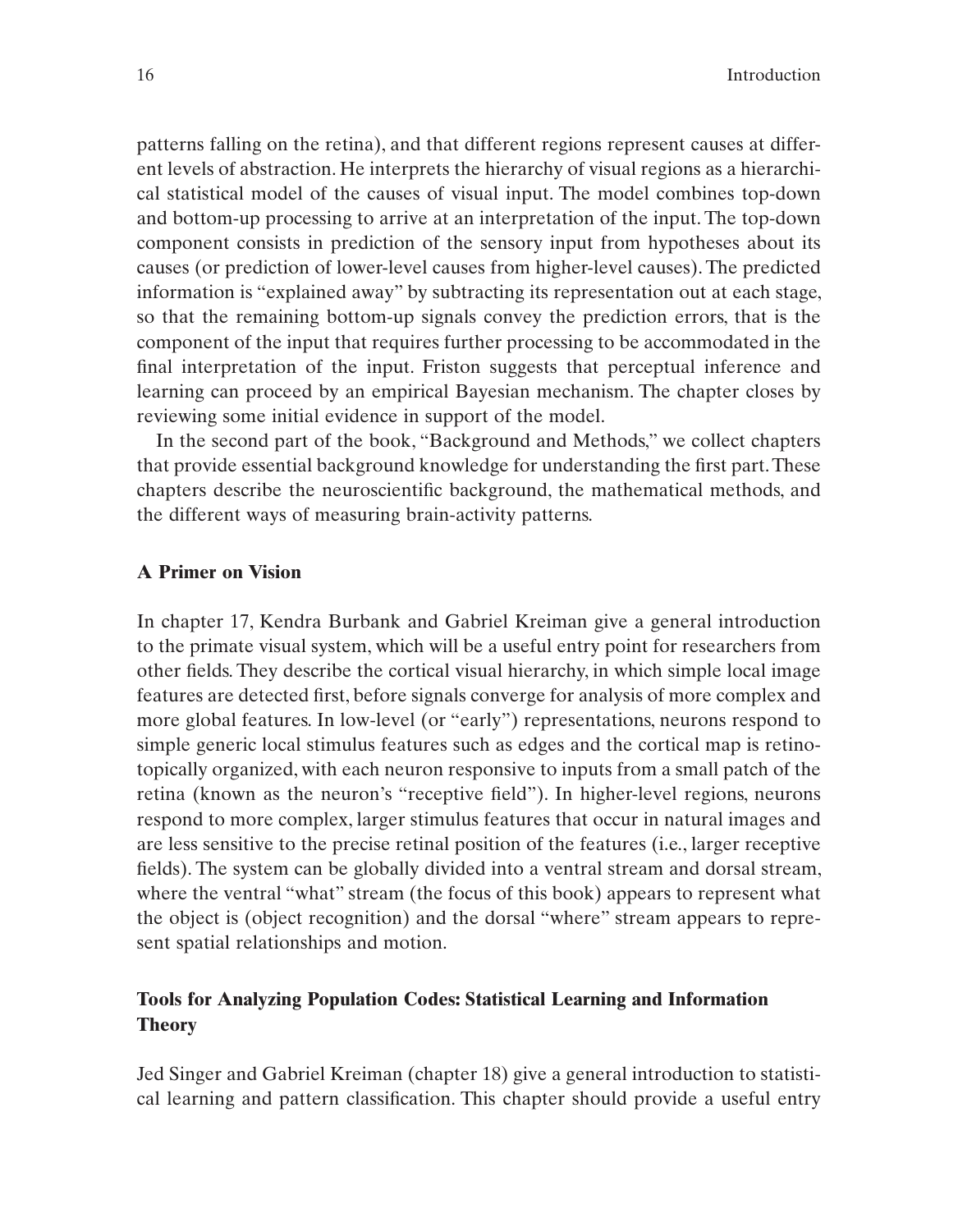point for neuroscientists. Statistical learning is a field at the interface between statistics, computer science, artificial intelligence, and computational neuroscience, which provides important tools for analysis of brain-activity patterns. Moreover, some of its algorithms can serve as models of brain information processing (e.g., artificial neural networks) or are inspired by the brain at some level of abstraction. A key technique is pattern classification, where a set of training patterns is used to define a model that divides a multivariate space of possible input patterns into regions corresponding to different classes. The simplest case is linear classification, where a hyperplane is used to divide the space. In pattern classification as in other statistical pursuits, more complex models (i.e., models with more parameters to be fitted to the data) can overfit the data. A model is overfitted if it represents noisedominated fine-scale features of the data.

Overfitting has a depressing and important consequence: a complex model can perform worse at prediction than a simple model, even when the complex model is correct and the simple model is incorrect. The complex correct model will be more easily "confused" by the noise (i.e., overfitted to the data), while the simple model may gain more from its stability than it loses from being somewhat incorrect. This can happen even if the complex model subsumes the simple model as a special case. The phenomenon is also known as the bias-variance tradeoff: The simple model in our example has an incorrect bias, but it performs better because of its lower variance (i.e., noise dependence). As scientists, we like our models " as simple as possible, but no simpler," as Albert Einstein said. Real-life prediction from limited data, however, favors a healthy dose of oversimplification.

In brain science, pattern classification is used to "decode" population activity patterns, that is, to predict stimuli from response patterns. This is the most widely used approach to multivariate analysis of population codes. Tutorial introductions to this method are given by Ethan Meyers and Gabriel Kreiman for neural data (chapter 19) and by Marieke Mur and Nikolaus Kriegeskorte for fMRI data (chapter 20). These chapters provide step-by-step guides and discuss the neuroscientific motivation of particular analysis choices.

 Pattern analyses are needed to detect information interactively encoded by multiple responses. In addition, they combine the evidence across multiple responses, thus boosting statistical power and providing useful summary measures. The combination of evidence would be useful even if interactive information were absent. These advantages apply to both neuronal and fMRI data, but in different ways. Single-neuron studies miss interactively encoded information, and perhaps also effects that are weak and widely distributed. However, they can still contribute to our understanding of population codes within a brain region. Arguably, most of what we know about population codes today has been learned from single-neuron studies.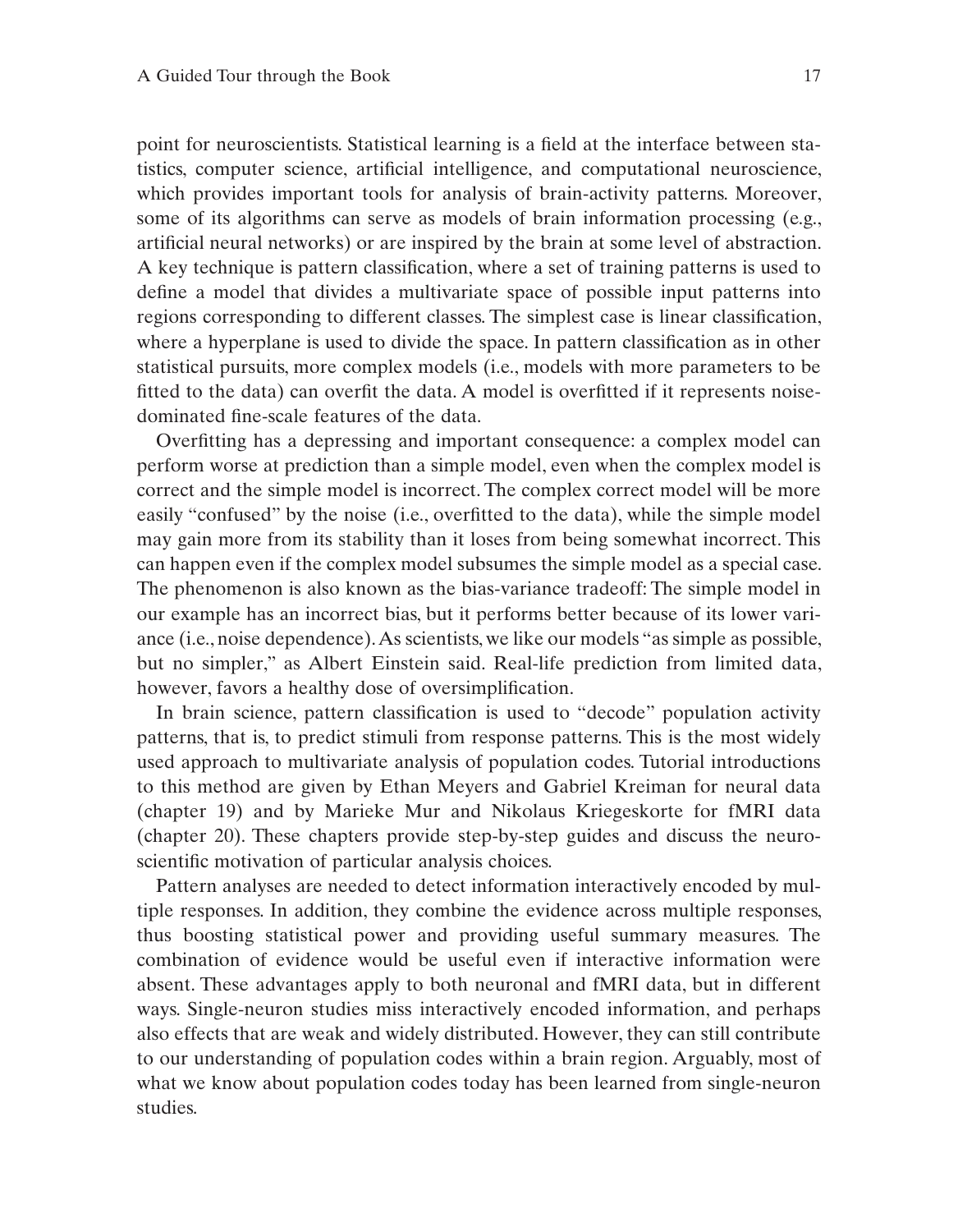The single-voxel scenario is quite different, as discussed by Mur and Kriegeskorte. In addition to the hemodynamic nature of the fMRI signal and its low spatial resolution, single-voxel fMRI analyses have very little power because of the physiological and instrumental noise and because of the need to account for multiple testing carried out across many voxels. As we make the voxels smaller to pick up more fine-grained activity patterns within a region, we get (1) *more* and (2) *noisier* voxels. The combination of weaker effects and stronger correction for multiple tests leaves single-voxel analysis severely underpowered. Pattern-information analysis recovers power by combining the evidence across voxels. Classical fMRI studies have used regional averaging (or smoothing) to boost power. This approach enables us to detect overall regional activations at the cost of missing fine-grained pattern information. Regional-average activation is taken to indicate the "involvement" of a region in a task component (or in the processing of a stimulus category). However, the region remains a black box with respect to its internal processes and representations. The pattern-information approach promises to enable us to look into each region and reveal its representational content, even with fMRI.

 Whether we use neuronal recordings or fMRI, we wish to reveal the information the code carries. If pattern classification provides above-chance decoding of the stimuli, then we know that there is mutual information between the stimulus and the response pattern. However, pattern classification is limited by the assumptions of the classification model. Moreover, the categorical nature of the output (i.e., predefined classes) leads to a loss of probabilistic information about class membership and does not address the representation of continuous stimulus properties. It would be desirable to detect stimulus information in a less biased fashion and to quantify its amount in bits.

 Stefano Panzeri and Robin A. A. Ince (chapter 21) describe a framework for information theoretic analysis of population codes. Information theory can help us understand the relationships between neurons and how they jointly represent behaviorally relevant stimulus properties. If the neurons carry independent information, the population information is the sum of the information values for single neurons. To the extent that different neurons carry redundant information, the population information will be less than that sum. To the extent that the neurons synergistically encode information, the population information can be greater than the sum. The case of synergistic information was described earlier in the context of chapter 3: If neurons A and B share noise, but not signal, A can be used to cancel B's noise. Subtracting out the noise improves the signal-to-noise ratio and increases the information. Panzeri and Ince place these effects in a general mathematical framework, in which the mutual information between the stimulus and the population response pattern is decomposed into additive components, which correspond to the sum of the information values for single neurons and the synergistic offset